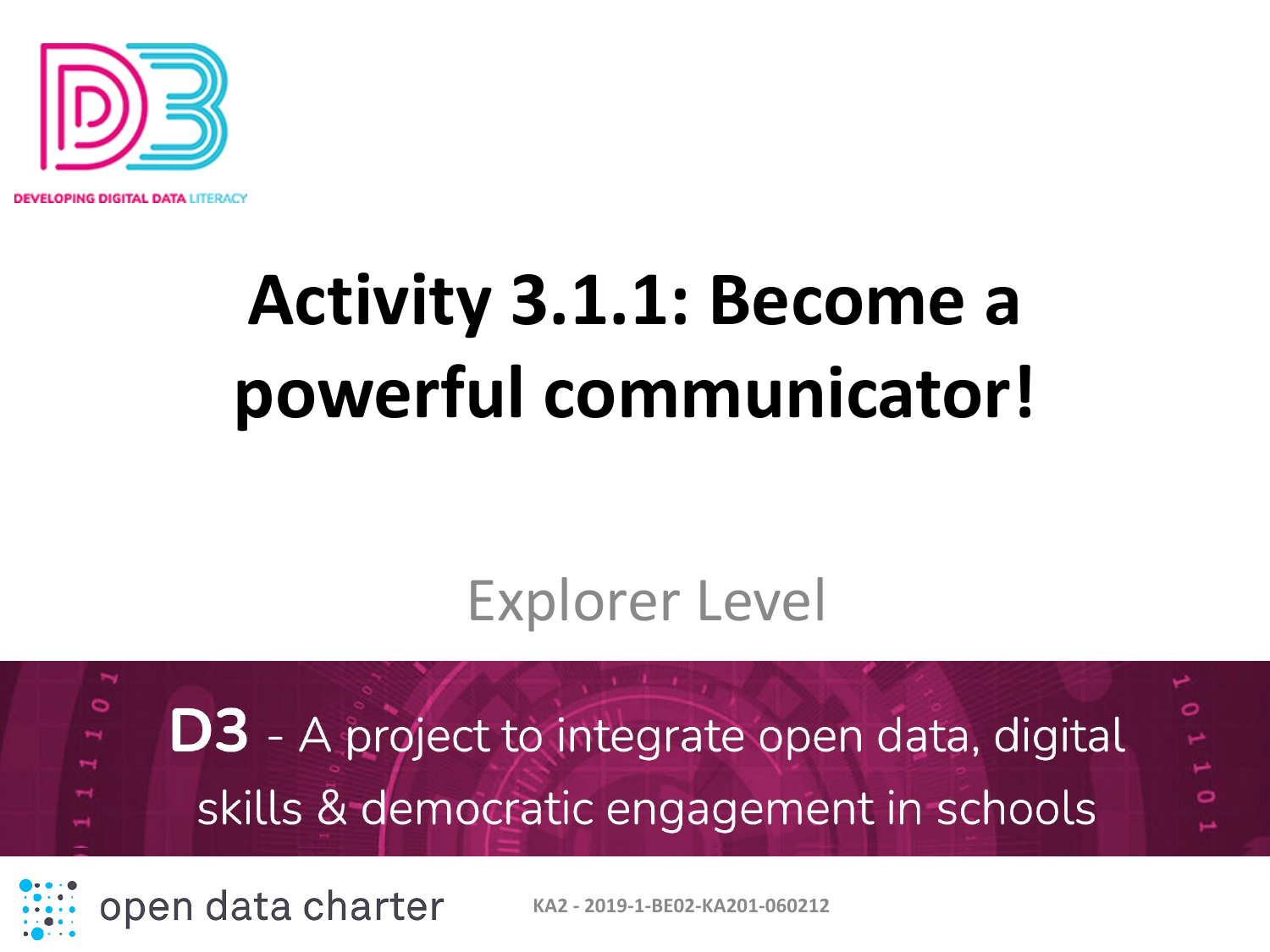

# **Become a powerful communicator!**

#### **Tools, data & Resources needed:**

Internet, mobile phone/computer [TED-Ed,](https://ed.ted.com/lessons?direction=desc&sort=featured-position) [AlternativeTo](https://alternativeto.net/), [Vidmyfigs](http://vidmyfigs.com/)

#### **Time required: 2h approx.**

- 1. TED-Ed & Contextual analysis: 40 minutes according to the length of the video
- 2. Checklist for effective presentations: 20 min
- 3. Vidmyfigs: 20 minutes
- 4. AlternativeTo: 20 minutes
- 5. Develop your presentation: the time you may need





**KA2 - 2019-1-BE02-KA201-060212**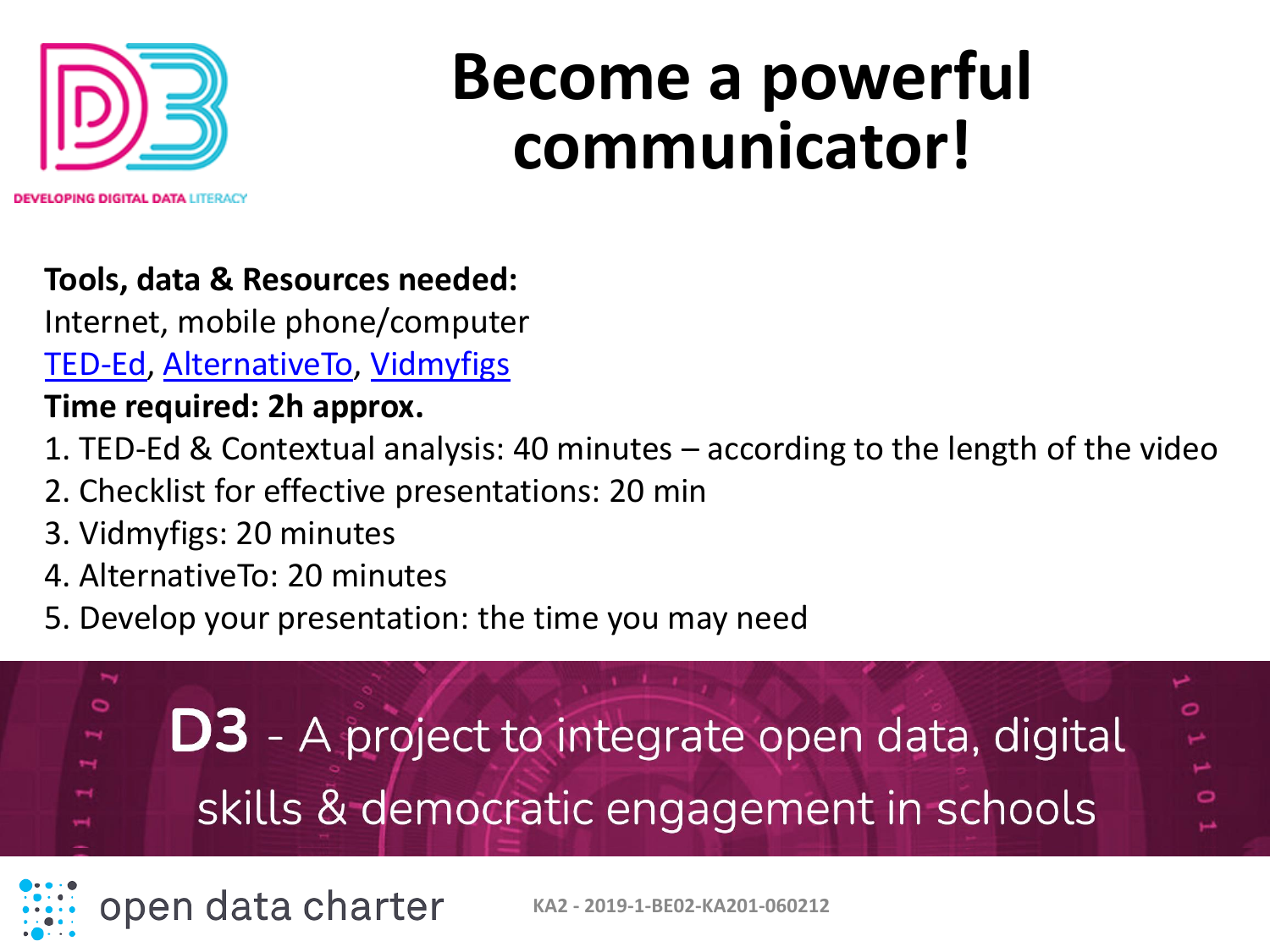

IN**G DIGITAL DATA** LITERACY

#### **How to get your message across?**

- TED talks can be a useful source of inspiration to develop dynamic presentation skills and adapt them to your lessons.
- [TED](https://www.ted.com/) is a non-profit organisation aimed to spread ideas and foster change through short talks .
- TED-Ed is dedicated to youth and education, to promote the ideas of teachers and students around the world.
- Choose a video from the TED-Ed: [https://ed.ted.com/lessons?direction=desc&sort=feature](https://ed.ted.com/lessons?direction=desc&sort=featured-position) d-position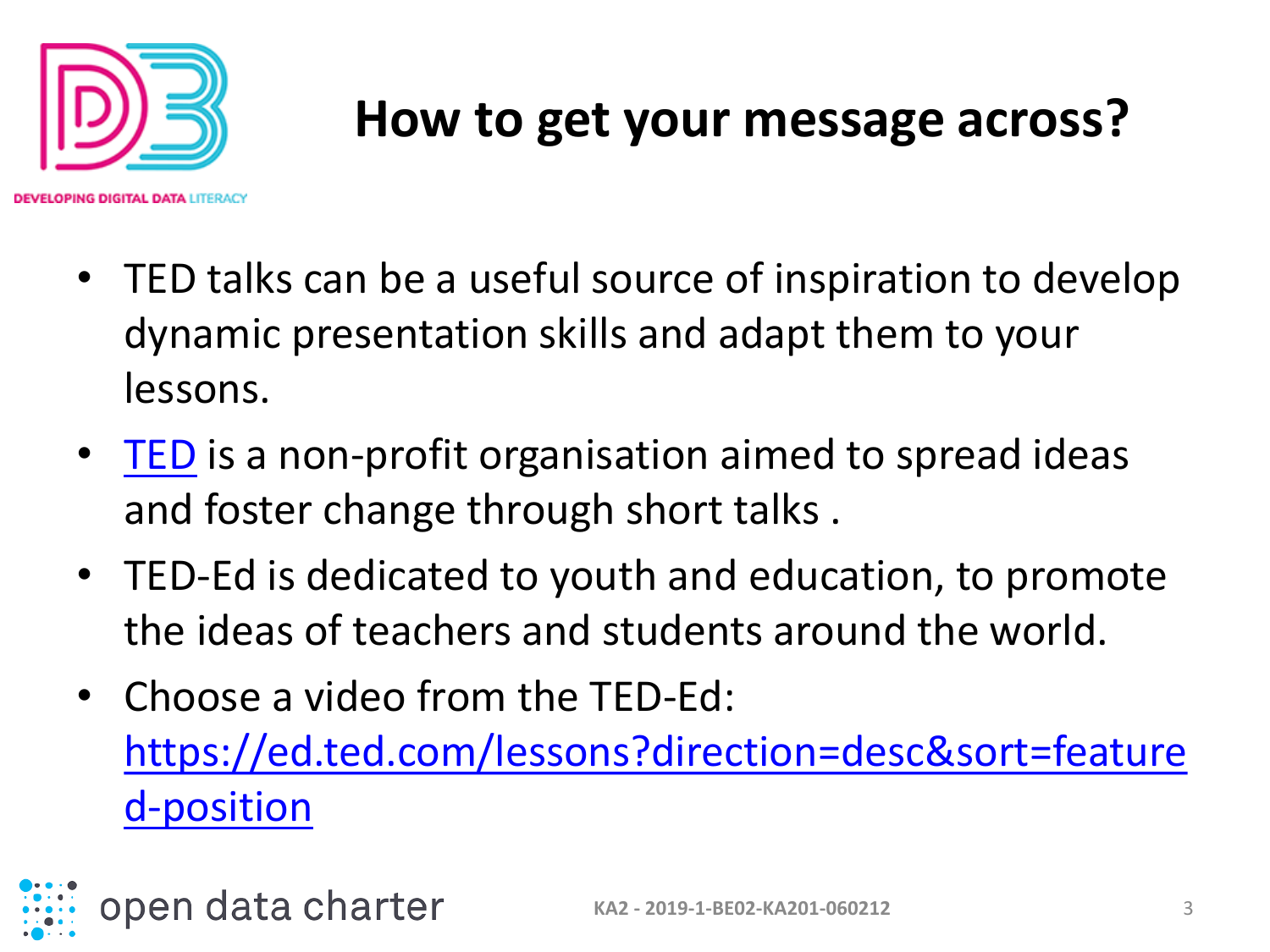

**DEVELOPING DIGITAL DATA LITERACY** 

#### **1. Contextual analysis**

Analyse the video textual characteristics and its links to specific cultural and historical setting.

| What is the key message?                                    |  |
|-------------------------------------------------------------|--|
| What does the message tell us about its intended            |  |
| audience?                                                   |  |
| What seems to be the intention of the communication?        |  |
| What is the specific occasion for the communication? Is     |  |
| it a call for action? Or does it spur reflection?           |  |
| How are key-parts of the message ordered?                   |  |
| Are there non-textual elements influencing the text?        |  |
| Can you describe the link between text and visuals?         |  |
| Does the message transmit emotions or is it based on        |  |
| rational arguments only?                                    |  |
| Are there links to specific events? Are there historical or |  |
| cultural meanings?                                          |  |

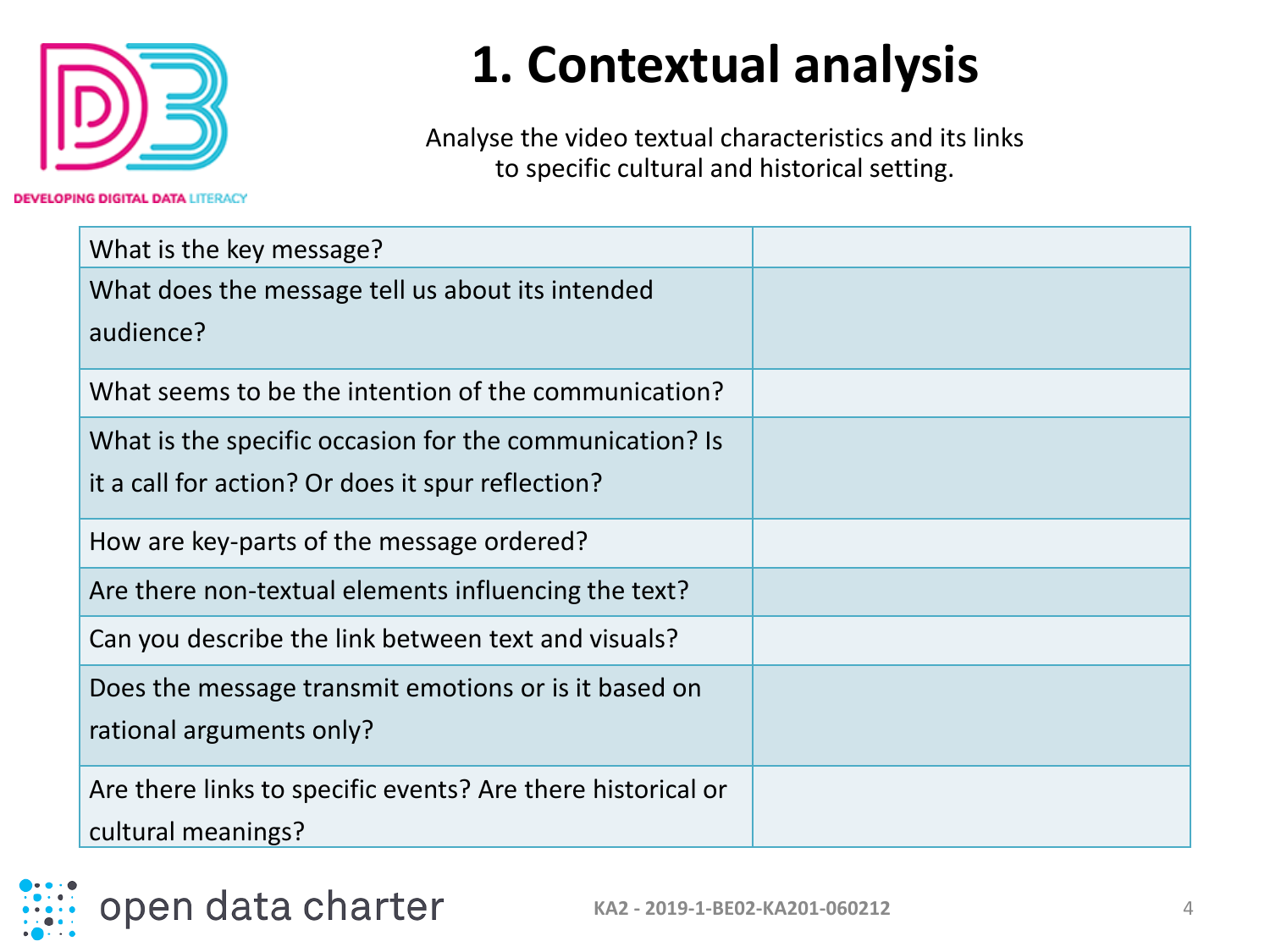

**IG DIGITAL DATA I ITERACI** 

## **What are necessary elements to include in an effective presentation?**

When using data in your presentations, remember to avoid the following mistakes:

- lack of references and explicit links between graphs and the message you want to convey;
- lack of narrative, audience engagement, opportunities for interaction;
- excessive length and information.

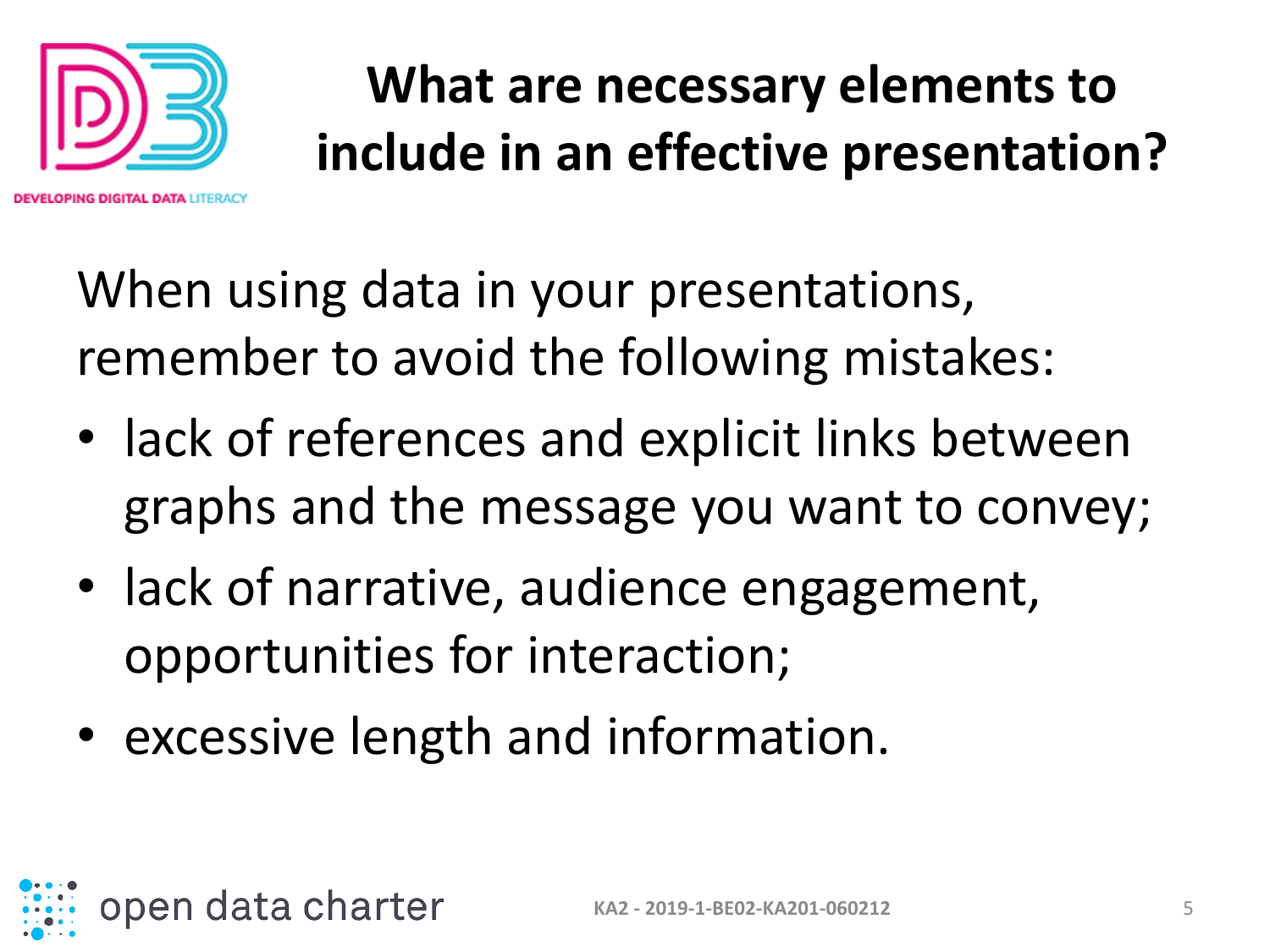

### **2. How to avoid these mistakes?**

| <b>DEVE</b> | <b>Questions</b>              | <b>Tips</b>                                                              |
|-------------|-------------------------------|--------------------------------------------------------------------------|
|             | 1. Did you choose an          | Include: a clear beginning, middle and end; add questions to keep        |
|             | interesting story?            | your audience engaged.                                                   |
|             | 2. Are you using appropriate  | Charts and graphs can facilitate the understanding of your story, but    |
|             | visualizations?               | avoid too complex ones.                                                  |
|             | 3. Are you using adequate     | Decorative elements, such as colours, borders, should not damage the     |
|             | graphics in charts and        | meaning of graphs and charts. Prefer neutral colours for lines, scales   |
|             | tables?                       | and brighter ones to emphasize your point.                               |
|             | 4. Are you applying effective | Limit the text by replacing it with meaningful visuals.                  |
|             | design principles?            |                                                                          |
|             | 5. Do the visualizations      | Visualizations should highlight significant insights and contribute to a |
|             | convey a coherent story?      | rationale progress of the story. Why don't you add a meaningful visual   |
|             |                               | metaphor to make your data memorable?                                    |
|             |                               | In this video, Michael Pollan, author and activist, show the crude oil   |
|             |                               | used by McDonald for production through the use images and graphs:       |
|             |                               | https://www.youtube.com/watch?v=6As879M kCs&t=11s                        |

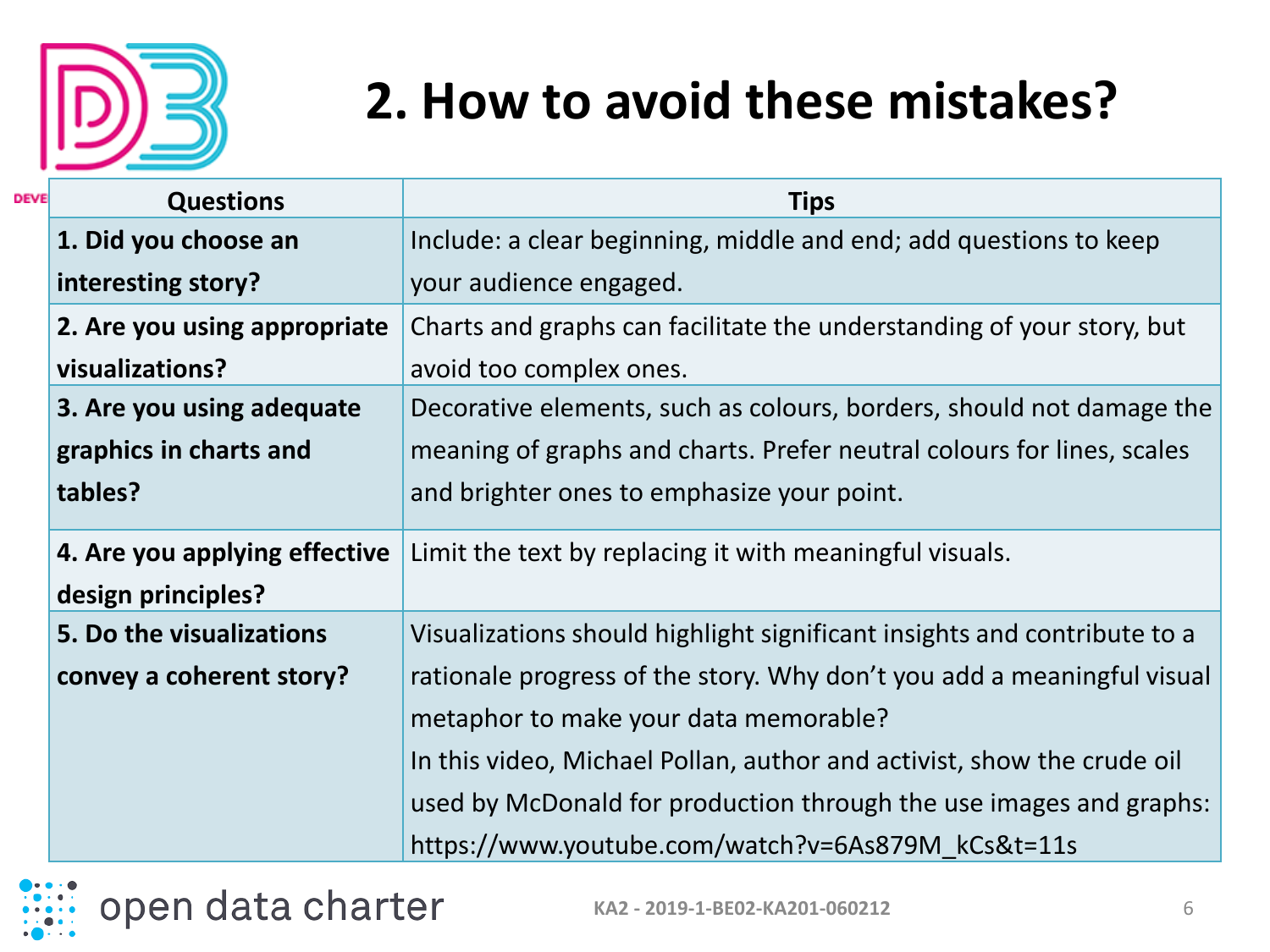

**Additional tips**

**OPING DIGITAL DATA LITERACY** 

Cole Nussbaumer Knaflic provides other useful suggestions

| 1. Understand the    | Summarise research results, focusing on: Who do I want to            |
|----------------------|----------------------------------------------------------------------|
| context              | persuade? To do what? How to do so?                                  |
| 2. Choose            | Charts and graphs can facilitate the understanding of your           |
| appropriate          | message by highlighting specific words, cleaning the tables as       |
| visualisations       | much as possible.                                                    |
| 3. Eliminate the     | Avoid unessential elements in your tables, such as grids and edges   |
| confusion            |                                                                      |
| 4. Draw attention to | Create visibility around certain elements, eventually using colours  |
| relevant parts       |                                                                      |
| 5. Think like a      | Place texts, graphs, colours in a way that do not leave any doubt in |
| designer             | the understanding of your message.                                   |
| 6. Tell a story      | You can communicate a powerful story through your data and also      |
|                      | a change in time through graphs.                                     |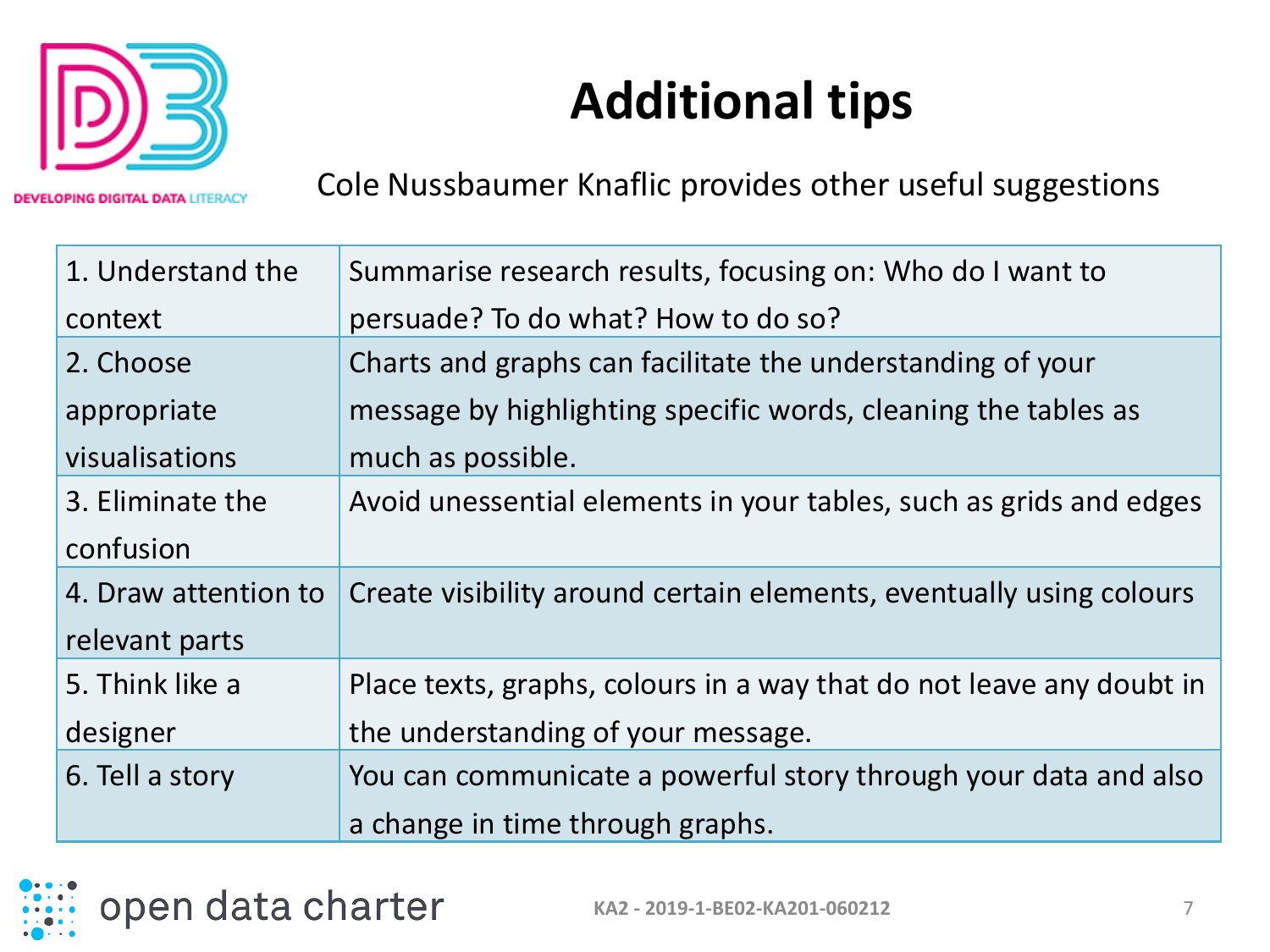

### **3. Vidmyfigs**

• Vidmyfigs creates movies out of still images that can be integrated into your story to make it more attractive:<http://vidmyfigs.com/>

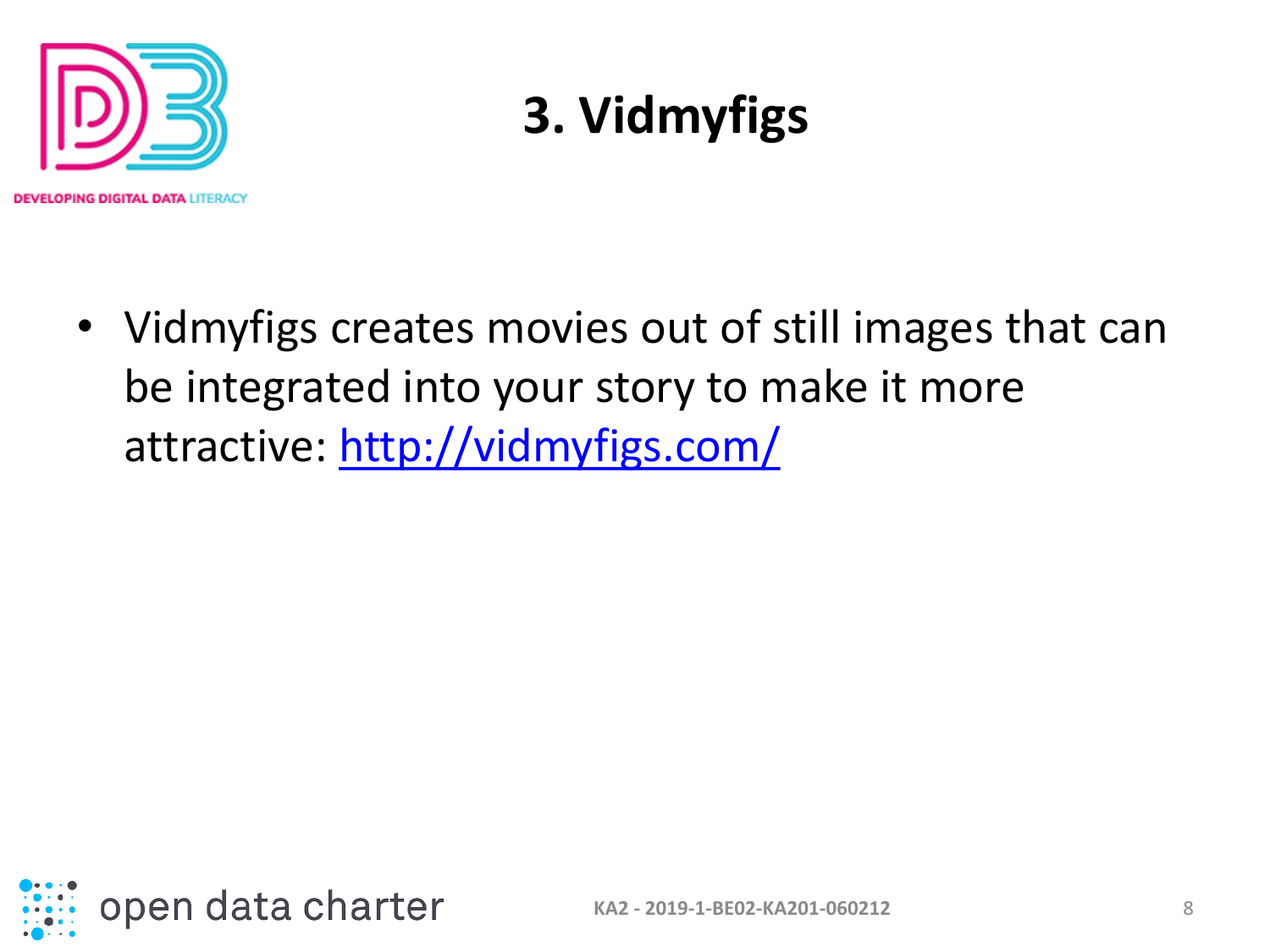

PIN**G DIGITAL DATA** LITERACY

#### **4. AlternativeTo**

[AlternativeTo](https://alternativeto.net/) offers recommendations about different alternative digital tools, which can help you guide your students in the choice of the most appropriate communication means depending on the context

Develop your communication plan, defining:

- Purpose
- Object
- Audience